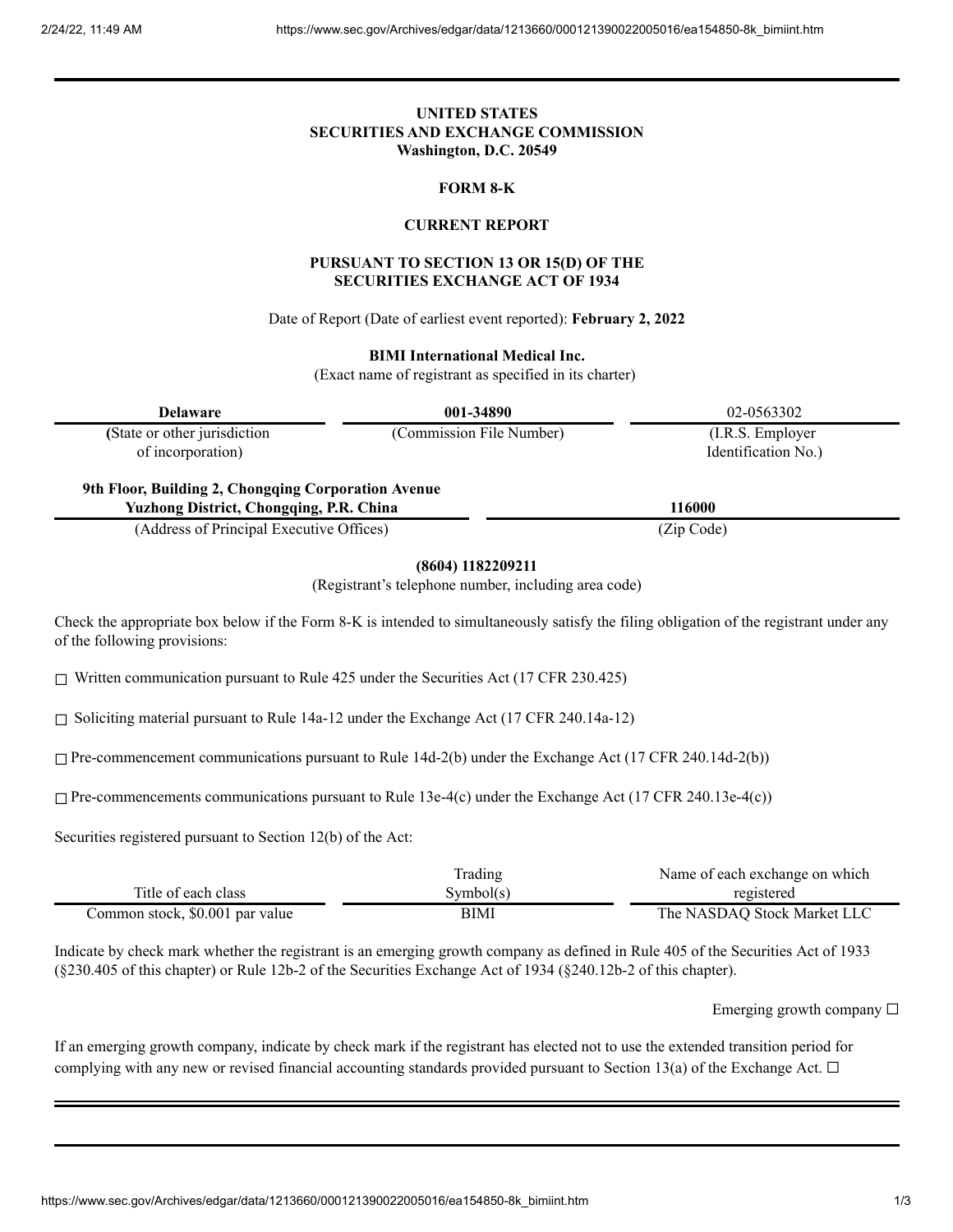#### **Item 8.01. Other Events.**

On February 2, 2022, the Company issued a press release announcing the effectiveness of a reverse stock split of its common stock at a ratio of 1-to-5. A copy of this press release is filed herewith as Exhibit 99.1 and is incorporated herein by reference.

### **Item 9.01. Financial Statement and Exhibits.**

| <b>Exhibit No</b> | <b>Document</b>                      |
|-------------------|--------------------------------------|
| 99.1              | Press Release dated February 2, 2022 |